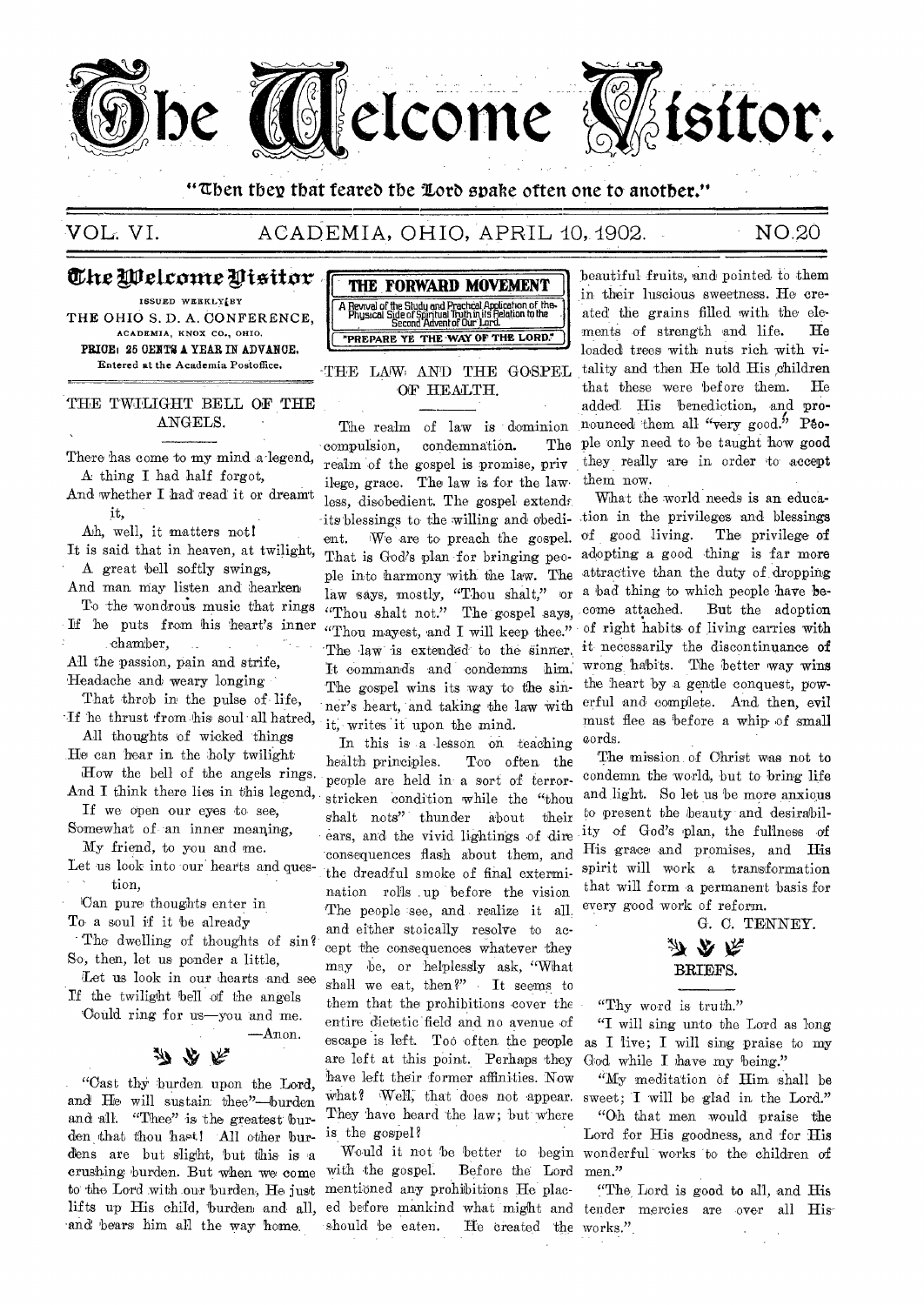

We moved from Cambridge to this place. There are two churches here and we have the confidence of the leading members of each. We hope tc be able to sell many 'books in this place. I have had such a grand experience in meeting the people Christ's Object Lessons is surely the books for our times. As I showed the book to one lady she said, "0, that is the very work I have been looking for, for years." She then told me that she had many books stored away, but said, "That book is worthy of a place on my stand with my Bible." I wish I had the time tc tell the good experience that I have had since coming here. Surely God is good and greatly to be praised, for He has answerd our prayers and answered speedily. May we all put on the whole armor of God and let Him use us to hasten the day when we shall sing forever, the song of triumph over sin and the grave.

## C. T. REDFIELD.

#### Lore City, Ohio.

which to work. The Lord is good. He is leading. My courage is good in the Lord's work. My desire is tc remain humble at the foot of the cross where He can use me. The ministers are giving us recommendations for our hooks. Below is one of the recommendations that we have received:

#### F. H. HENDERSON.

Lore City, 0., March 28, 1902.

I have examined the book entitled "Christ's Object Lessons," and find it it be a work that is thorough as well as comprehensive. The author understands the mission of the gospel and the obstacles which hinder its progress. The style is forcible and clear. I like its simplicity and plainness of language, and would recommend it, especially to the young.

#### REV. J. F. CASH.

#### CANVASSERS' REPORT.

Lessons, 6 Steps to Christ.

Christ. Deliveries, 3 Object Lessons, 1 Steps to Christ. Total value, sons, I Steps to Christ. Lotal Value, **Ulliangs From the Field.** 

F. E. Wagner—Orders, 5 Coming King, 2 Object Lessons, 1 Bible. Aing, 2 Object Lessons, 1 Divie. William Center, O., April 3, 1902.

vertex, velocities,  $\frac{1}{2}$  well of Nations, 1 Help. Value, \$4.- of a good farming country. There

50.<br>C. L. Wilson-Orders, 50 Coming . King. Value, \$50. Value of helps, W Miller in meeting, which had  $1.75.$  Value,  $\frac{1}{2}$  value of  $\frac{1}{2}$  been in progress about two weeks.

Coming King, 1 Thoughts on Dan. coming Exing, I Lnoughts on Dan.<br>and Rev., 4 Best Stories. Value, \$5.-25.

Mr. and Mrs. Geo. W. Spies-Orders, 14 Gospel Primer, 22 Coming King, 5 All Sorts. Value, \$29.25.

Gurnie K. Young—Orders, 7 Object Lessons, 6 Coming King. Value, \$12.75.

J. O. Young-Orders, 6 Object Lessons. Value, \$7.50.

Mrs. Cynthia Bush—Orders, 15 Object Lessons. Value, \$18.75. Deliveries, 5 Object Lessons, 2 Steps to Christ. Value, \$7.25. Sold 20 Good Health and gave 5 Bible Readings.

We find this a splendid field in Lessons, 1 Steps to Christ, 1 Best John P. Gaede-Orders, 6 Object Stories. Value, \$8.50.

> E. S. Opdyke—Orders, 1 Best Stories, 2 Ladies' Guide, 1 Home Hand Book, 2 Subscriptions for Good Health. Value, \$10.75.

> F. H. Henderson—Orders, 25 Object Lessons, 2 Steps to Christ, 2 Gospel Primer, 3 Coming King, 1 Bible. Value, \$37.

## みのな

At the Lake Union Conference held in Chicago, Ill., March 27 tc April 3, it was a unanimous vote bz the delegates assembled, that they would put forth every possible effort to sell the L. U. C.'s quota of Object Lessons by June 1.

C. T. Redfield—Orders, 13 Object H. Burkholder was a 'delegate, 'but sales, 3 Object Lessons, 2 Steps to Boardman was not able to attend. Elders W. H. Wakeham, A. G Haughey, A. C. Shannon, R. R. Kennedy, M. S. Babcock, D. E. Lindsey, Brethren G. P. Gaede, N. S. Miller, Thomas Thornton, Tames McBaine and Prof. J. W. Loughhead were all delegates to the L. U. C. Elder H Cash did not get to attend. Elder R. A.



 $\mu$  and  $\sigma$ ,  $\mu$  and  $\sigma$ .<br>Deliveries, 3 Coming King, 1 Marare two churches here. I came here one week ago to assist Brother W. E. E. Nothstine—Deliveries, 1 The weather had been fine and the  $E$ . E. Nothstine—Deliveries, 1 attendance good. Although of late stormy winds, yet the interest is M. C. Kirkendall—Orders, 16 Oh- still good and extending for miles ject Lessons, 25 Helps. Value, \$35. around. The churches have been their song books. The young people of the place 'attend and assist in the singing. The ministers of the place have been out to hear one or more discourses on -the Sabbath question Last night we spoke on the "Seal of the Living God." Two ministers were present. One of them and the justice of the peace came from the county seat, which is five miles from this place. 'They remained standing for more than one hour after the close of the meeting, while the Lord gave great freedom, to His servants to draw from the divine word, complete answers to every objection or criticism brought against God's holy law and His Sabbath. Truly the Lord is a present help in every time of need.

#### J. G. WOOD.

567 Dunlap St., Memphis, Tenn.

I wish to thank the kind friends for the papers they have sent to me. I received a good many, but I have used the most of them and could use many more. The Lord is working here and we have the promise that an- army of believers shall 'be raised up. Satan knows- this and does not lose an opportunity to work. We have organized 'a Bible school to prepare workers so that the message may be given quickly. We are preparing for an energetic work to be carried forward to warn the city. May the Lord raise up workers for this and other needy fields.

## JESSIE B. MAYBERRY. 矛众族

"Let love be without dissimulation."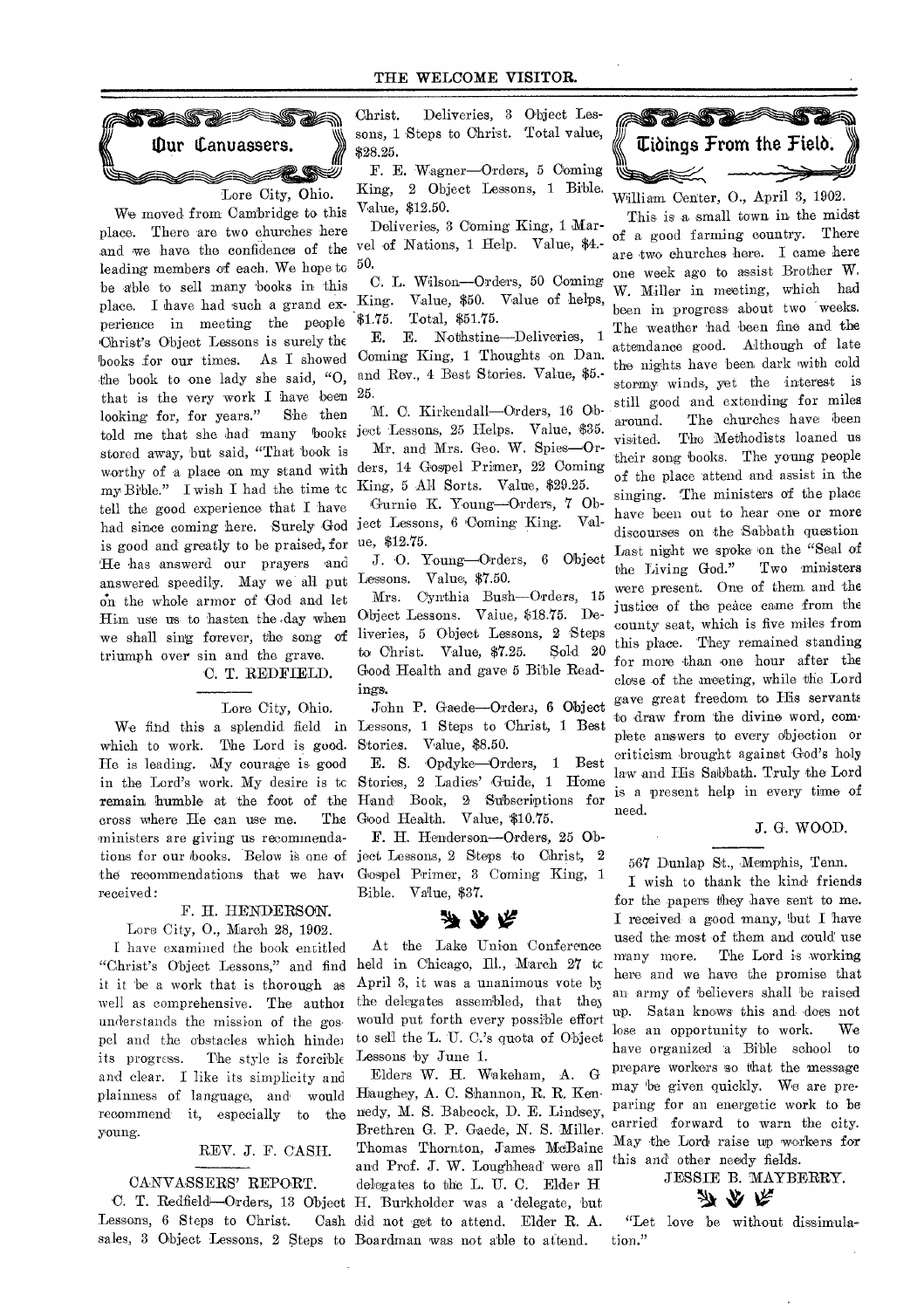

#### MT. VERNON ACADEMY.

#### THE YOUNG PEOPLES' WORK Miss Wells, subject, "The Manifes-AT THE ACADEMY.

ers, and especially the young people the church," and yet what can the who have an organization in their eye do without the other members? home churches, would like to learn Everyone has a gift to "profit withabout our work here at school. we would report more often and oth-of the Spirit. 0 let us use them to ers would do the same, the Visitor honor God, and profit thereby! The would be more welcome to many a Spirit of Prophecy is a stumbling subscriber. The work among the block to many in these days of young women and the young men is fraud and deceit; and it behooves us divided—not in aim and sentiment, to be able to *give* a reason why the but in time and place of meeting. true church should have an eye. be cooking schools, where instruc-Sabbath afternoon is the most con-The quartet sung another song, and venient, and we find a 'blessing in the remainder of the time was occuspending sacred time in fitting our pied by Mr. Fisher, who related anew hearts and minds for the work of the wonderful story of redemption. to educate the students, both men the Lord. The young men meet in Our hearts "burn within us" as and women, in the art of cooking No. 3 class-room, and the time is these precious gems of truth are Women especially should learn how occupied, by those who will, in pre-displayed before us. Those at the to cook. It is a sin to place poorly senting points of doctrine and head of the work are looking to our prepared food on the table, because helpful truths from the word of God. schools for trained workers to place the matter of esting concerns the The young women meet in their in all branches of the work and in well-being of the entire system. The parlor later, and the Lord blesses them in singing and giving Bible have higher opportunities placed be-the necessity of having food prepared readings and talks on subjects that fore us now than any generation has in such a way that it will not make are present truth for this time. Every third week we meet together in diate heralds of the most glorious the chapel. The last union meeting advent of the greatest Monarch the there is practical religion in a loaf we held was Sabbath, March 28th. world has even seen. What a privi. of good 'bread. Let not the work of Many visitors were present and that lege! Let us lay hold with a strong cooking be looked upon as a sort of was a great encouragement. When hand and give the trumpet a definite the whole church is interested in sound of victory and joy. In a few those in our world if all who are en-Young Peoples' work, then it will weeks we will report again, telling gaged in cooking should give up succeed. The meeting was opened more about our work and blessings their work with the flimsy excuse with a stirring song and an earnest especially with reference to the mis- that it is not sufficiently dignified? prayer. Then a quartet sang a sionary, prayer and children's meet- Cooking may be regarded as less debeautiful selection. This was fol lowed by a Bible reading given by

Surely the Welcome Visitor read ant and may be called "the eye of tations of the Spirit." It was shown that the gift of prophecy is import-If al," and each gift is a manifestation ings.

ROBERT B. THURBER.

#### IMPORTANCE OF COOKERY.

every field. We as young people Lord desires His people to appreciate ever had. We are to be the imme-sour stomachs, and in consequence Some are called to what are looked upon as humble duties—it may be to cook. But the science of cooking is not a small matter. The skillful preparation of food is one of the most essential arts, standing above music, teaching, or dressmaking. By this I do not mean to discount music, teaching, or dressmaking, for they are essential. But more important still is the art of preparing food so that is is both healthful and appetizing. This art should be regarded as the most valuable of all arts, because it is so closely connected with life. It should receive more attention; for in order to make goad blood. the system requires good food. The lack of knowledge regarding healthful cookery must be remedied before health reform is a success. Good cooks are few. Many, many mothers need to take lessons In cooking, that they may set before the family *'well*prepared, neatly served food. Before the children take lessons on the organ or the piano they should be given lessons in cooking. The work of learning to cook need not exclude music, but to learn music is of less importance than to learn how to prepare food that is wholesome and Connected with our sanitariums and schools there should tion is given on the proper preparation of food. In all our schools there should be those who are fitted Let us remember What would become of sirable than other lines of work, but in reality it is a science above all oth-